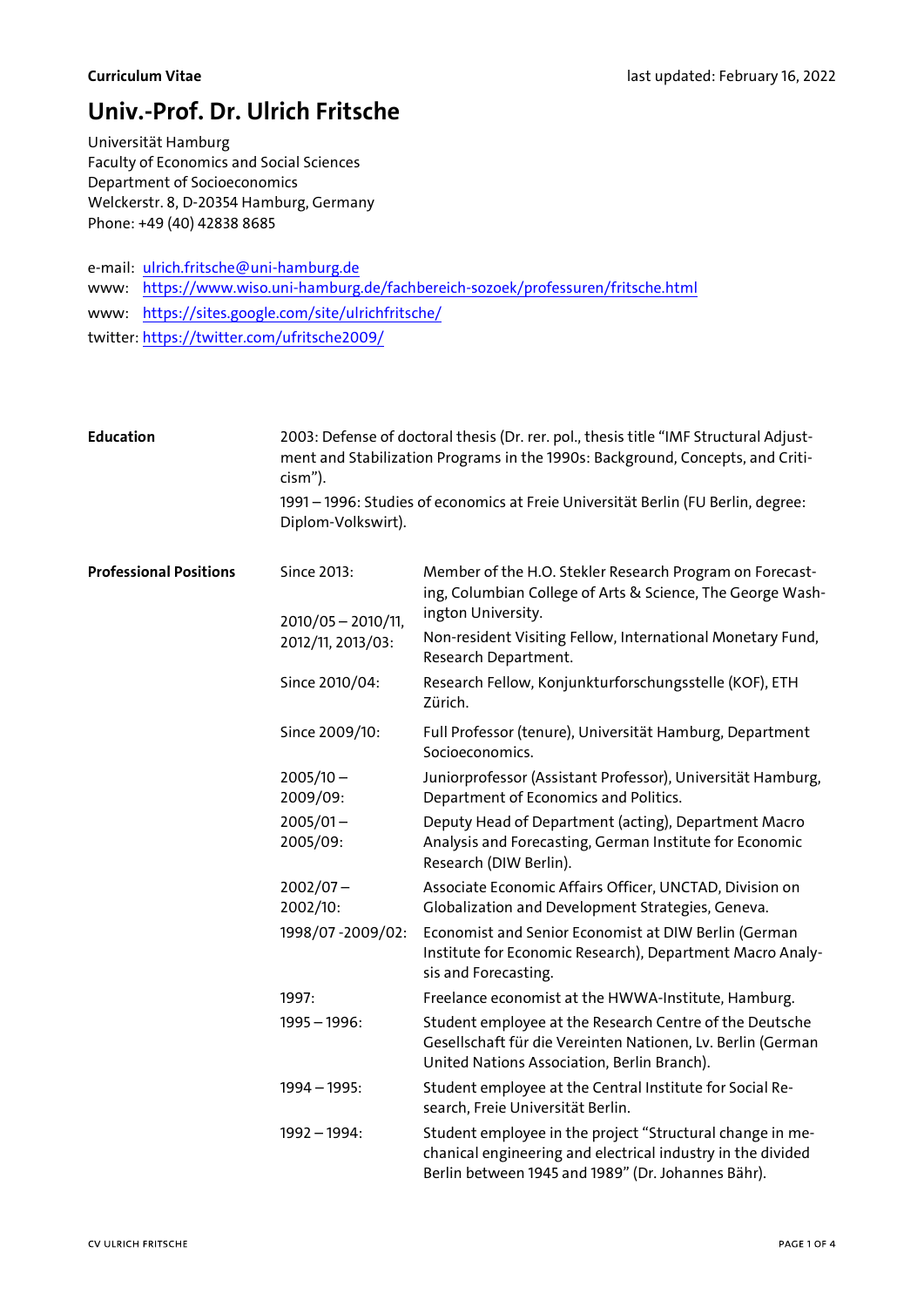| <b>Membership in Scientific</b><br><b>Associations</b> | Verein für Socialpolitik<br>Keynes-Gesellschaft                                                                                                                                                                                                                                                                                                                                                                                                                                                                                                                                                                                                                                                                                                                                                                                                                                                                                                                                                                                                                                                                                                                                                                                                                                                                                                                                                            |
|--------------------------------------------------------|------------------------------------------------------------------------------------------------------------------------------------------------------------------------------------------------------------------------------------------------------------------------------------------------------------------------------------------------------------------------------------------------------------------------------------------------------------------------------------------------------------------------------------------------------------------------------------------------------------------------------------------------------------------------------------------------------------------------------------------------------------------------------------------------------------------------------------------------------------------------------------------------------------------------------------------------------------------------------------------------------------------------------------------------------------------------------------------------------------------------------------------------------------------------------------------------------------------------------------------------------------------------------------------------------------------------------------------------------------------------------------------------------------|
| <b>Consulting</b>                                      | <b>Technical assistance:</b>                                                                                                                                                                                                                                                                                                                                                                                                                                                                                                                                                                                                                                                                                                                                                                                                                                                                                                                                                                                                                                                                                                                                                                                                                                                                                                                                                                               |
|                                                        | Kazakhstan: member of the German staff of "Kazakhstan Economic Trends"<br>(EU Project, 1998-99).                                                                                                                                                                                                                                                                                                                                                                                                                                                                                                                                                                                                                                                                                                                                                                                                                                                                                                                                                                                                                                                                                                                                                                                                                                                                                                           |
|                                                        | - Vietnam: macroeconometric modelling (gtz-Project, 1999).                                                                                                                                                                                                                                                                                                                                                                                                                                                                                                                                                                                                                                                                                                                                                                                                                                                                                                                                                                                                                                                                                                                                                                                                                                                                                                                                                 |
|                                                        | - Cuba: tax estimation system for the Ministry of Finance (EU Project, 2000-<br>2001).                                                                                                                                                                                                                                                                                                                                                                                                                                                                                                                                                                                                                                                                                                                                                                                                                                                                                                                                                                                                                                                                                                                                                                                                                                                                                                                     |
|                                                        | - Lesotho: macroeconometric modelling (EU Project, 2006).                                                                                                                                                                                                                                                                                                                                                                                                                                                                                                                                                                                                                                                                                                                                                                                                                                                                                                                                                                                                                                                                                                                                                                                                                                                                                                                                                  |
|                                                        | Policy consulting (selected projects):                                                                                                                                                                                                                                                                                                                                                                                                                                                                                                                                                                                                                                                                                                                                                                                                                                                                                                                                                                                                                                                                                                                                                                                                                                                                                                                                                                     |
|                                                        | - The Euro and prices: changeover-related inflation and price convergence in the<br>Euro area (EU Commission, DG ECFIN, 2007-2008).                                                                                                                                                                                                                                                                                                                                                                                                                                                                                                                                                                                                                                                                                                                                                                                                                                                                                                                                                                                                                                                                                                                                                                                                                                                                        |
|                                                        | Evaluation of Forecasting Services of the Directorate General Economic and<br>$\overline{\phantom{a}}$<br>Financial Affairs (EU Commission, DG ECFIN, 2006-2007).                                                                                                                                                                                                                                                                                                                                                                                                                                                                                                                                                                                                                                                                                                                                                                                                                                                                                                                                                                                                                                                                                                                                                                                                                                          |
|                                                        | - Macroeconomic conditions to reach full employment in Germany until 2010<br>(Federal Ministry of Economics and Labor, 2004-2005).                                                                                                                                                                                                                                                                                                                                                                                                                                                                                                                                                                                                                                                                                                                                                                                                                                                                                                                                                                                                                                                                                                                                                                                                                                                                         |
|                                                        | Country-specific differences in wage, price and productivity trends and their<br>relevance for growth and employment differences in the Euro area (Federal<br>Ministry of Economics and Labor, 2004-2005).                                                                                                                                                                                                                                                                                                                                                                                                                                                                                                                                                                                                                                                                                                                                                                                                                                                                                                                                                                                                                                                                                                                                                                                                 |
|                                                        | Output Gap and NAIRU: Implications for the macroeconomic policy-mix with<br>special reference to changes in wage and price-setting behavior due to New<br>Economy (Federal Ministry of Finance, 2002-2003).                                                                                                                                                                                                                                                                                                                                                                                                                                                                                                                                                                                                                                                                                                                                                                                                                                                                                                                                                                                                                                                                                                                                                                                                |
| <b>Refereeing</b>                                      | Accounting and Finance, Applied Economics, B.E. Journal of Macroeconomics,<br>Computational Economics, Economic Inquiry, Economic Journal, Economics: The<br>Open-Access, Open-Assessment E-Journal, Empirica, Empirical Economics, Euro-<br>pean Economic Review, European Journal of Economics and Economic Policy:<br>Intervention, German Economic Review, International Economics and Economic<br>Policy, International Finance, International Journal of Central Banking, Interna-<br>tional Journal of Banking, International Journal of Forecasting, International Jour-<br>nal of Public Policy, Jahrbücher für Nationalökonomie und Statistik (Journal of<br>Economics and Statistics), Journal of Applied Econometrics, Journal of Economic<br>Dynamics and Control, Journal of European Economic History, Journal of Forecast-<br>ing, Journal of International Development, Journal of International Money and<br>Finance, Journal of Labour Market Research, Journal of Macroeconomics, Journal<br>of Money, Credit, and Banking, Konjunkturpolitik (Applied Economics Quarterly),<br>Oxford Economic Papers, PLOS One, Perspektiven der Wirtschaftspolitik, Review<br>of Economics and Statistics, Review of International Economics, Review of Inter-<br>national Organizations, Scandinavian Journal of Economics, Southern Economic<br>Journal, Structural Change and Economic Dynamics. |
|                                                        | Evaluation reports and referee for Fritz-Thyssen foundation, Hans-Böckler-                                                                                                                                                                                                                                                                                                                                                                                                                                                                                                                                                                                                                                                                                                                                                                                                                                                                                                                                                                                                                                                                                                                                                                                                                                                                                                                                 |

Evaluation reports and referee for Fritz-Thyssen foundation, Hans-Böckler-Foundation, Deutsche Forschungsgemeinschaft (DFG), Schweizerischer Nationalfonds (SNF).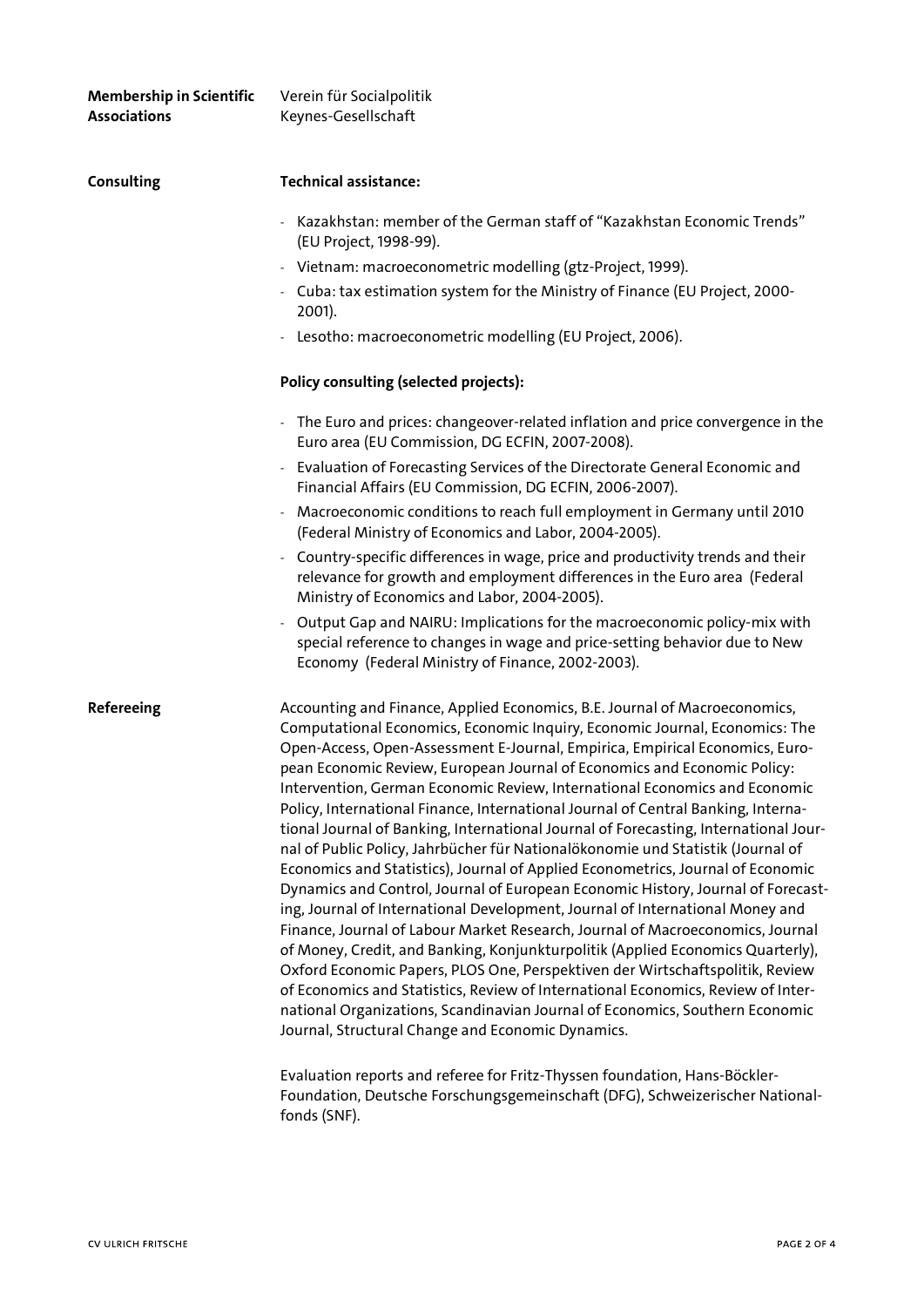| <b>Editorial Activities</b>             | 1999-2008: Member of the editorial team "Quarterly Journal of Economic Re-<br>search" (Vierteljahrshefte zur Wirtschaftsforschung).                                                                                                                                                                                                                                                                                                                                                                                                                                                                                                                                                                                                                                                                                                 |
|-----------------------------------------|-------------------------------------------------------------------------------------------------------------------------------------------------------------------------------------------------------------------------------------------------------------------------------------------------------------------------------------------------------------------------------------------------------------------------------------------------------------------------------------------------------------------------------------------------------------------------------------------------------------------------------------------------------------------------------------------------------------------------------------------------------------------------------------------------------------------------------------|
|                                         | Editor-in-charge or co-editor of the following special issues:                                                                                                                                                                                                                                                                                                                                                                                                                                                                                                                                                                                                                                                                                                                                                                      |
|                                         | "80 Years of Business Cycle Studies at DIW Berlin" (2006-2),<br>÷,                                                                                                                                                                                                                                                                                                                                                                                                                                                                                                                                                                                                                                                                                                                                                                  |
|                                         | "Stabilisierungspolitik in Euroland" ("Stabilisation policy in the Euro area",<br>$2004-3$ ),                                                                                                                                                                                                                                                                                                                                                                                                                                                                                                                                                                                                                                                                                                                                       |
|                                         | "Konjunkturforschung in der Europäischen Wirtschafts- und Währungsunion"<br>("Business cycle research in the EMU", 2001-3),                                                                                                                                                                                                                                                                                                                                                                                                                                                                                                                                                                                                                                                                                                         |
|                                         | - "Entwicklungsprozesse und Asienkrise" ("Development processes and the Asian<br>crisis", 1999-1).                                                                                                                                                                                                                                                                                                                                                                                                                                                                                                                                                                                                                                                                                                                                  |
|                                         | Since 2006: Member of Editorial Board, "International Journal of Public Policy".                                                                                                                                                                                                                                                                                                                                                                                                                                                                                                                                                                                                                                                                                                                                                    |
|                                         | Since 2009: Associate Editor, "Economics: The Open-Access, Open-Assessment E-<br>Journal"                                                                                                                                                                                                                                                                                                                                                                                                                                                                                                                                                                                                                                                                                                                                           |
|                                         | Since 2011: Member of Editorial Board, "European Journal of Economics and Eco-<br>nomic Policy: Intervention".                                                                                                                                                                                                                                                                                                                                                                                                                                                                                                                                                                                                                                                                                                                      |
|                                         | 2018/2019: Guest associate editor "International Journal of Forecasting"                                                                                                                                                                                                                                                                                                                                                                                                                                                                                                                                                                                                                                                                                                                                                            |
| <b>Academic Self-</b><br>Administration | April 2006 - October 2009: Member of the "Prüfungsausschuss" (Examination<br>Board).                                                                                                                                                                                                                                                                                                                                                                                                                                                                                                                                                                                                                                                                                                                                                |
|                                         | November 2006 - October 2017: Member of the "Promotionsausschuss" (Doctor-<br>al Candidate Admission Board).                                                                                                                                                                                                                                                                                                                                                                                                                                                                                                                                                                                                                                                                                                                        |
|                                         | April 2010 - October 2011: Member of the Deanery at the School of Business, Eco-<br>nomics and Social Sciences.                                                                                                                                                                                                                                                                                                                                                                                                                                                                                                                                                                                                                                                                                                                     |
|                                         | October 2010-March 2011: Acting Speaker of the Department's Executive Commit-<br>tee.                                                                                                                                                                                                                                                                                                                                                                                                                                                                                                                                                                                                                                                                                                                                               |
|                                         | April 2011 - March 2014: Member of the Department's Executive Committee<br>("Fachbereichsvorstand").                                                                                                                                                                                                                                                                                                                                                                                                                                                                                                                                                                                                                                                                                                                                |
|                                         | October 2011 - September 2013, October 2015 - September 2019, October 2021 -<br>present: Member of the Board of the Faculty ("Fakultätsrat").                                                                                                                                                                                                                                                                                                                                                                                                                                                                                                                                                                                                                                                                                       |
|                                         | October 2018 - September 2021: Member of the Board of the Department<br>("Fachbereichsrat").                                                                                                                                                                                                                                                                                                                                                                                                                                                                                                                                                                                                                                                                                                                                        |
|                                         | October 2019 - recent: Head of the "Prüfungsausschuss BA Sozialökonomie"                                                                                                                                                                                                                                                                                                                                                                                                                                                                                                                                                                                                                                                                                                                                                            |
| <b>Fields of Professional Spe-</b>      | Applied macroeconomics and macroeconometrics                                                                                                                                                                                                                                                                                                                                                                                                                                                                                                                                                                                                                                                                                                                                                                                        |
| cialisation                             | Forecasting and forecasting techniques                                                                                                                                                                                                                                                                                                                                                                                                                                                                                                                                                                                                                                                                                                                                                                                              |
|                                         | - Economic policy (focus on monetary policy and European integration, macroe-                                                                                                                                                                                                                                                                                                                                                                                                                                                                                                                                                                                                                                                                                                                                                       |
|                                         | conomic policy evaluation, stabilization policy)<br>- Computational text analysis                                                                                                                                                                                                                                                                                                                                                                                                                                                                                                                                                                                                                                                                                                                                                   |
| <b>Recent Research Grants</b>           | - Untersuchung des Zusammenhangs von Erfahrung und Erwartung bei der Er-<br>stellung makroökonomischer Prognosen unter Verwendung von computer-<br>gestützter Textanalyse und von Verfahren des maschinellen Lernens (Exploring<br>the experience-expectation nexus in macroeconomic forecasting using compu-<br>tational text analysis and machine learning), joint project with Jörg Döpke and<br>Christian Pierdzioch, funded by DFG in the framework of the Schwerpunktpro-<br>gramm SPP 1859 "Erfahrung und Erwartung: Historische Grundlagen ökonomi-<br>schen Handelns" (2019-2022)<br>Makroökonomische Prognostik in Großen Krisen (Macroeconomic Forecasting<br>in Great Crises), joint project with Jörg Döpke and Christian Pierdzioch, funded<br>by DFG in the framework of the Schwerpunktprogramm SPP 1859 "Erfahrung |
|                                         |                                                                                                                                                                                                                                                                                                                                                                                                                                                                                                                                                                                                                                                                                                                                                                                                                                     |